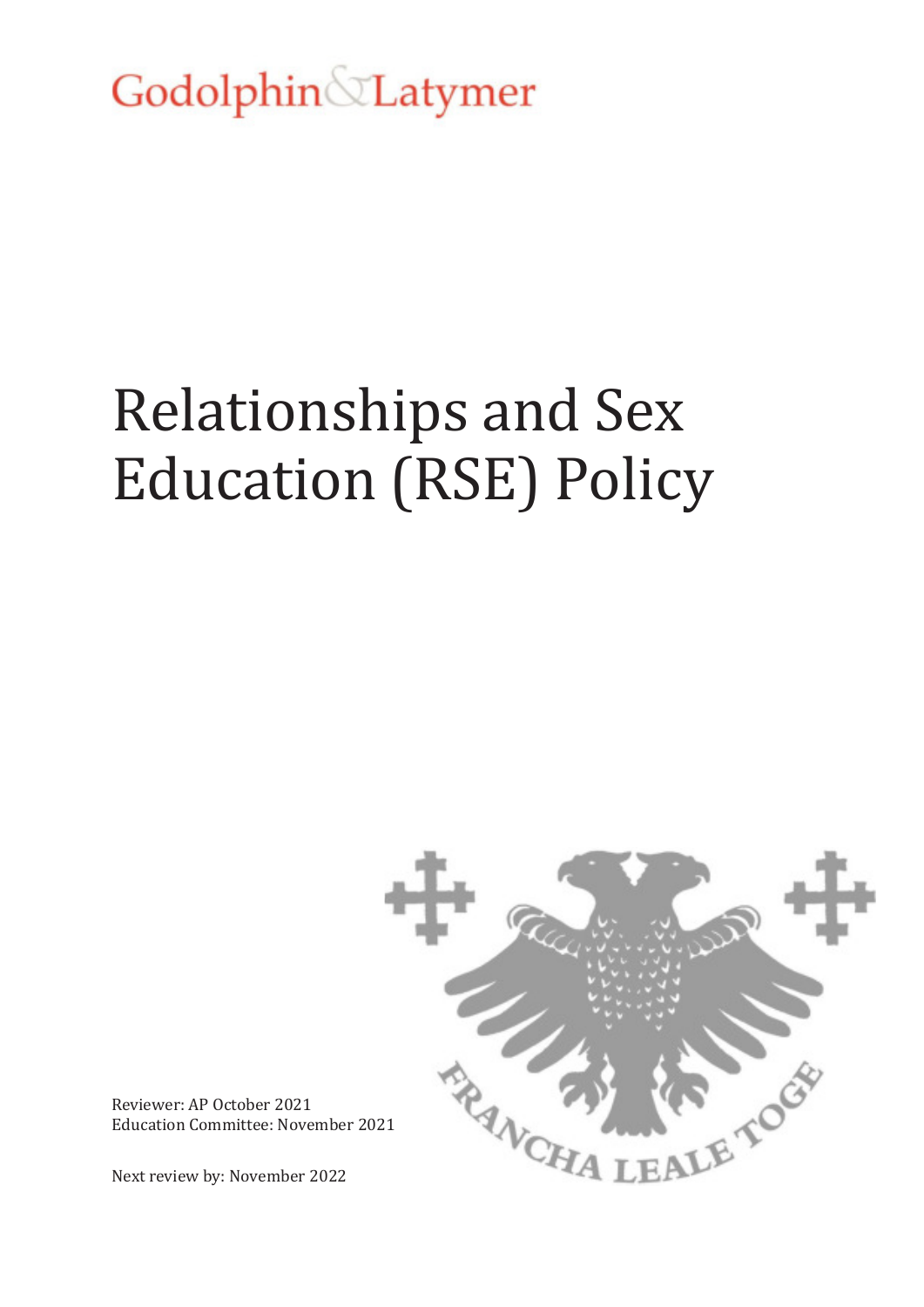#### **1. Introduction**

- 1.1. Although Godolphin and Latymer has always included elements of relationships and sex education (RSE) within the PSHE programme, since September 2020 the law<sup>1</sup> now requires that all pupils in secondary education be taught RSE. Recent statutory guidance<sup>2</sup> sets out the required RSE content while giving schools the freedom to deliver that content within a broad and balanced curriculum.
- 1.2. This policy covers the School's approach to teaching RSE. It is informed by the statutory guidance referred to above and also by PSHE Association Guidance, specifically '*Writing Your School's Relationships and Sex Education (RSE) Policy*' (2018). Further guidance was taken from external RSE specialist organisations such as It Happens, as well as the Sex Education Forum and the School also has regard to other relevant legislation and statutory guidance such as the Equality Act 2010 and *Keeping Children Safe in Education* (as amended from time to time).
- 1.3. We view the partnership of home and school as vital for providing the context for any RSE programme and this policy was developed in consultation with the school community. It should be read in conjunction with the following school policies:
	- Safeguarding (Child Protection) Policy
	- Personal, Social and Health Education (PSHE) Policy
	- Mental Health and Wellbeing Policy
	- Spiritual, Moral, Social and Cultural Development (SMSC) Policy
	- Anti-Bullying Policy
	- Equal Opportunities Policy

### **2. Rationale and Ethos**

 $\overline{a}$ 

- 2.1. At Godolphin and Latymer, we see RSE as just one part of a lifelong process of learning about relationships, emotions, sex, sexuality and sexual health. It involves acquiring information, developing skills and forming positive beliefs, values and attitudes.
- 2.2. Our overarching aim in RSE is to give students the information they need to help them develop healthy, nurturing relationships of all kinds, not just intimate relationships. Our teaching of RSE should enable them to know what a healthy relationship looks like and what makes a good friend, a good colleague and a successful marriage or other type of committed relationship. We aim to teach what is acceptable and unacceptable behaviour in relationships, to help students understand the positive effects that good relationships have on their mental wellbeing, identify when relationships are not right and understand how such situations can be managed.
- 2.3. Effective RSE does not encourage early sexual experimentation. It aims to teach young people to understand human sexuality and to respect themselves and others. It should enable young people to mature, build their confidence and self-esteem and support them to develop safe, fulfilling and healthy sexual relationships, at the appropriate time. We aim to impart knowledge about safer sex and sexual health to ensure that our students are equipped to make safe, informed and healthy choices as they progress through adult life. This will be delivered in a non-judgemental, factual way and allow scope for students to ask questions in a safe environment.

<sup>1</sup> The Relationships Education, Relationships and Sex Education and Health Education (England) Regulations 2019

<sup>2</sup> Relationships Education, Relationships and Sex Education (RSE) and Health Education (June 2019)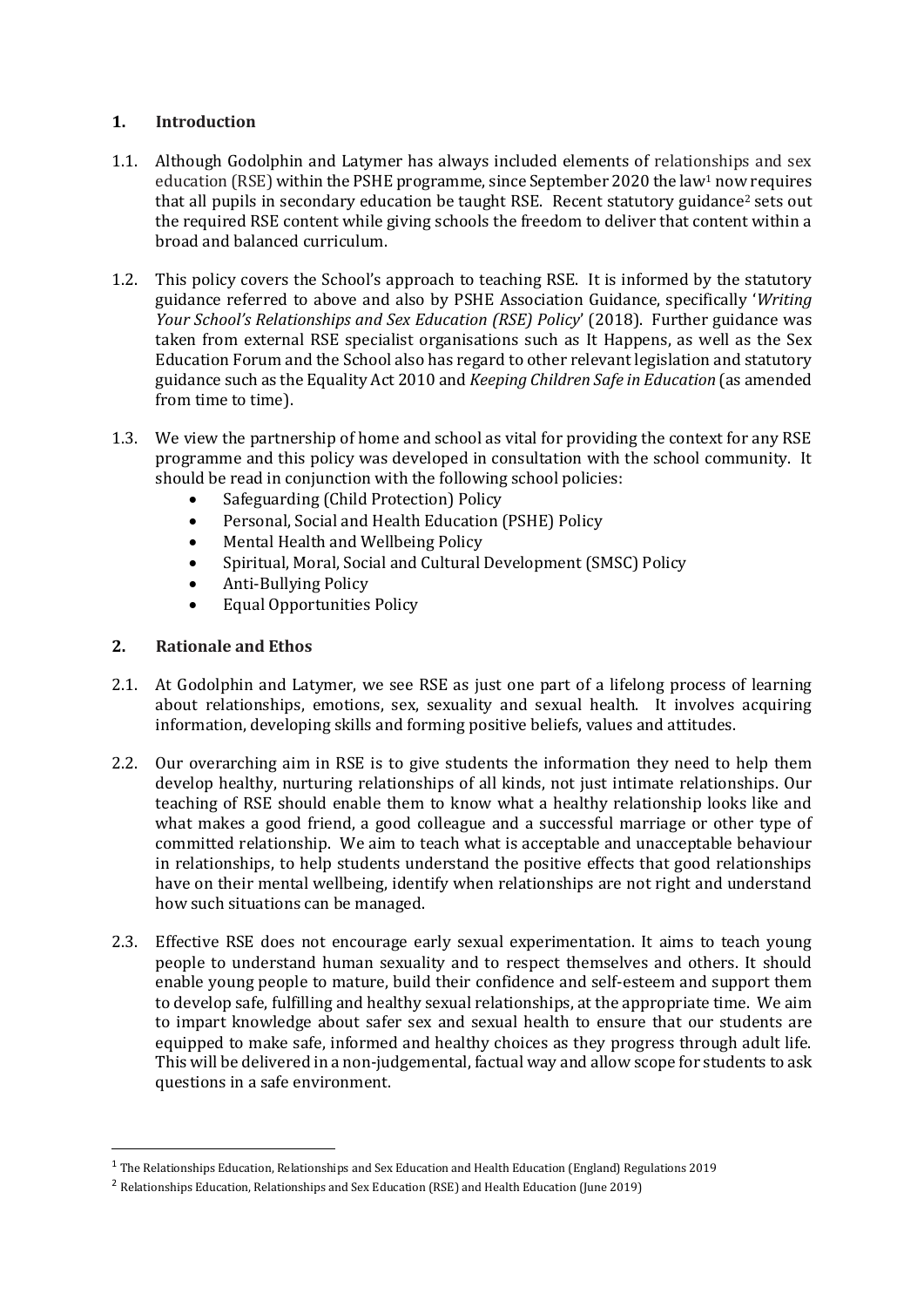2.4. RSE at Godolphin and Latymer is underpinned by a wider, deliberate cultivation and practice of resilience and character in the individual. Through our PSHE programme and our pastoral care we aim to foster the personal, moral, spiritual, social and cultural development of our students, as well as helping to enhance their ability to cope with life and its demands. We aim to inspire and encourage our students to become kinder, more confident, more thoughtful and more responsible citizens in the communities in which they live and work.

#### **3. Responsibilities**

- 3.1. Ultimate responsibility for the school's RSE policy lies with the School's governors, and this policy is subject to review and approval by the Governors' Education Committee. In School, the Senior Deputy Head (Pastoral) is responsible for the implementation and review of the policy, supported by the Teacher in charge of Pastoral Programmes.
- 3.2. RSE will be delivered primarily by form tutors and selected teachers with professional experience in delivering this content. A significant amount of RSE content is taught by the Biology department as part of the science curriculum and the School may also invite in appropriate experts to teach specific topics within the RSE programme.
- 3.3. We recognise that parents and/or carers play a key role in teaching their children about relationships and sex. The school aims to work with parents and carers to support them in preparing their children for happy and fulfilled relationships in adult life.

#### **4. Curriculum design**

4.1. At Godolphin and Latymer we have chosen to deliver RSE mainly as part of a timetabled PSHE programme, with some elements covered by the Biology curriculum, and supplemented with various extra-curricular talks and activities (please see Appendix A for a summary).

#### **5. Equality**

- 5.1. Schools are required to comply with relevant requirements of the Equality Act 2010 and must not unlawfully discriminate against pupils because of their age, sex, race, disability, religion or belief, gender reassignment, pregnancy or maternity, marriage or civil partnership, or sexual orientation (collectively known as the protected characteristics). Schools must also make reasonable adjustments to alleviate disadvantage and be mindful of the SEND Code of Practice when planning for the provision of RSE and other subjects.
- 5.2. We will consider whether it may be appropriate or necessary to put in place additional support for pupils with particular protected characteristics. We will also be alive to issues such as everyday sexism, misogyny, homophobia and gender stereotypes and take positive action to build a culture where these are not tolerated, and any occurrences are identified and tackled.
- 5.3. *Students with special educational needs and disabilities (SEND*): RSE must be accessible for all students and high quality teaching that is differentiated and personalised will be the starting point to ensure accessibility. The School will refer to the SEND code of practice, where appropriate, and will also be aware that some students are more vulnerable to exploitation, bullying and other issues due to the nature of their SEND. RSE can be particularly important for those with social, emotional and mental health needs or learning disabilities, and such factors will be taken into consideration when designing and teaching the RSE curriculum.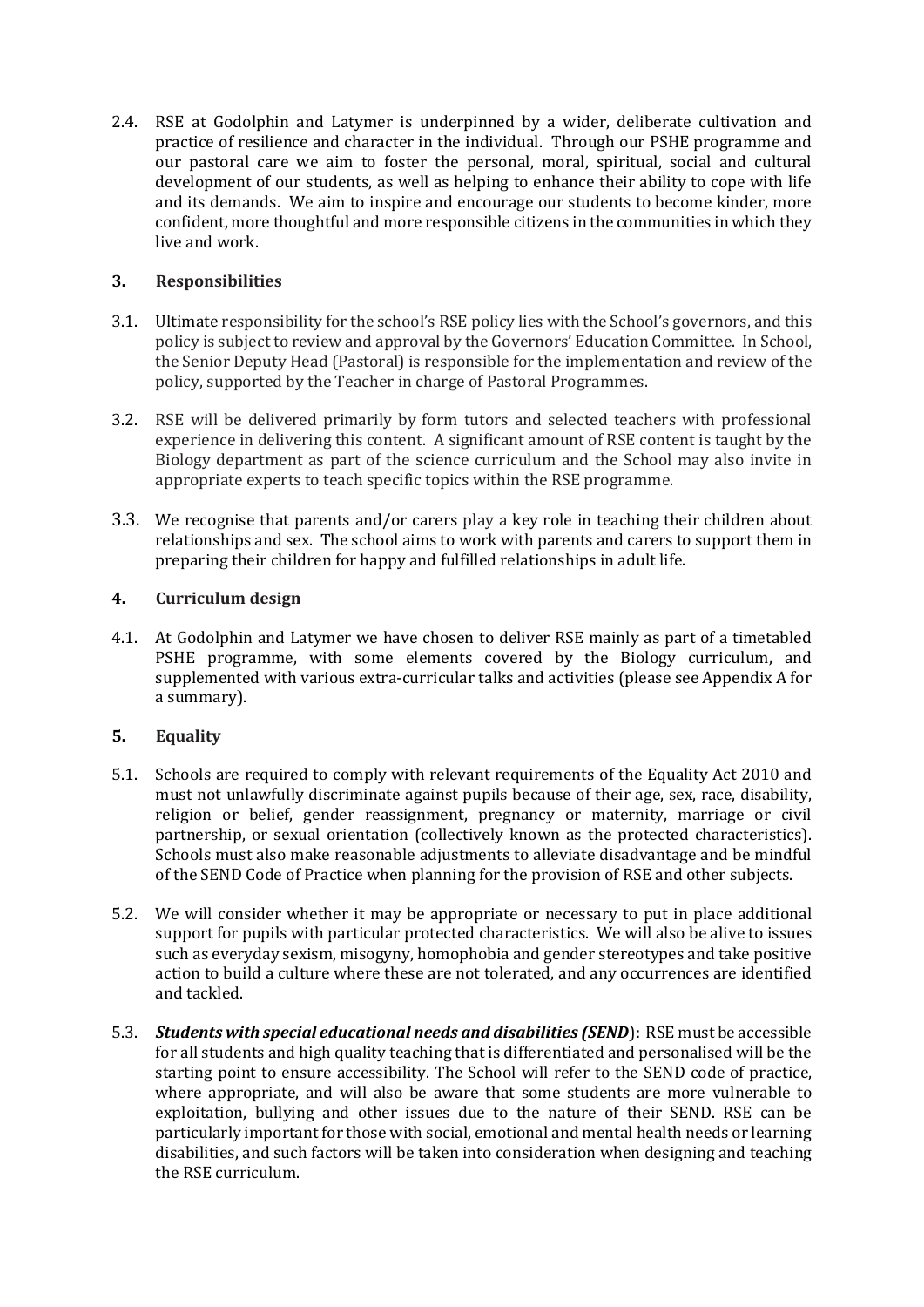5.4. *Lesbian, Gay, Bisexual and Transgender (LGBT):* In teaching RSE, we will ensure that the needs of all students are appropriately met and that all students understand the importance of equality and respect. All teaching will be sensitive and age appropriate, in both approach and content.

#### **6. Safe and Effective Practice**

- 6.1. We will ensure a safe learning environment by requiring that certain 'ground rules' are established for each session and clearly understood by all those that take part. These may vary depending on the age of the students but could include:
	- 6.1.1. Guidance on how potentially sensitive questions can be asked;
	- 6.1.2. A general expectation of privacy and the importance of being able to talk frankly in the session without fear of discussions being repeated outside the room without due cause;
	- 6.1.3. How staff will respond if anyone shares anything they consider to be concerning, particularly any issues of a safeguarding nature (they must not promise confidentiality); and
	- 6.1.4. The promotion of 'distancing techniques' that encourage pupils not to personalize their questions or discussions.
- 6.2. Staff should bring any non-urgent issues for discussion to the Teacher in charge of Pastoral Programmes. Any urgent and/or safeguarding issues must be reported immediately to the Designated Safeguarding Lead or one of the Deputy Designated Safeguarding Leads in line with the school's Safeguarding (Child Protection) Policy (see below).

#### **7. Safeguarding**

- 7.1. Effective delivery of RSE necessarily allows students an open forum to discuss potentially sensitive issues, which may in turn lead to disclosure of a child protection issue. All Staff are trained in child protection and, if they receive a disclosure or have any concerns about a student in their class, should follow the School's normal safeguarding procedures as set out in the Safeguarding (Child Protection) Policy.
- 7.2. Where visiting speakers are invited to support delivery of certain aspects of the RSE curriculum (for example, It Happens or the RAP Project), they will be subject to the School's usual procedures for vetting visiting speakers. In addition, the member of staff responsible for the talk will brief them in advance regarding the School's safeguarding procedures and their RSE sessions will be attended by a member of school staff.

## **8. Monitoring, reporting and evaluation**

- 8.1. Staff are given an opportunity to reflect critically on delivery of the RSE curriculum through dialogue with the Teacher in charge of Pastoral Programmes.
- 8.2. Students will have opportunities to review and reflect on their learning during lessons. Student voice will be influential in adapting and amending planned learning activities.
- 8.3. The Senior Deputy Head (Pastoral) reports on RSE provision to the Governors' Education Committee from time to time.
- **9. Parents and Carers**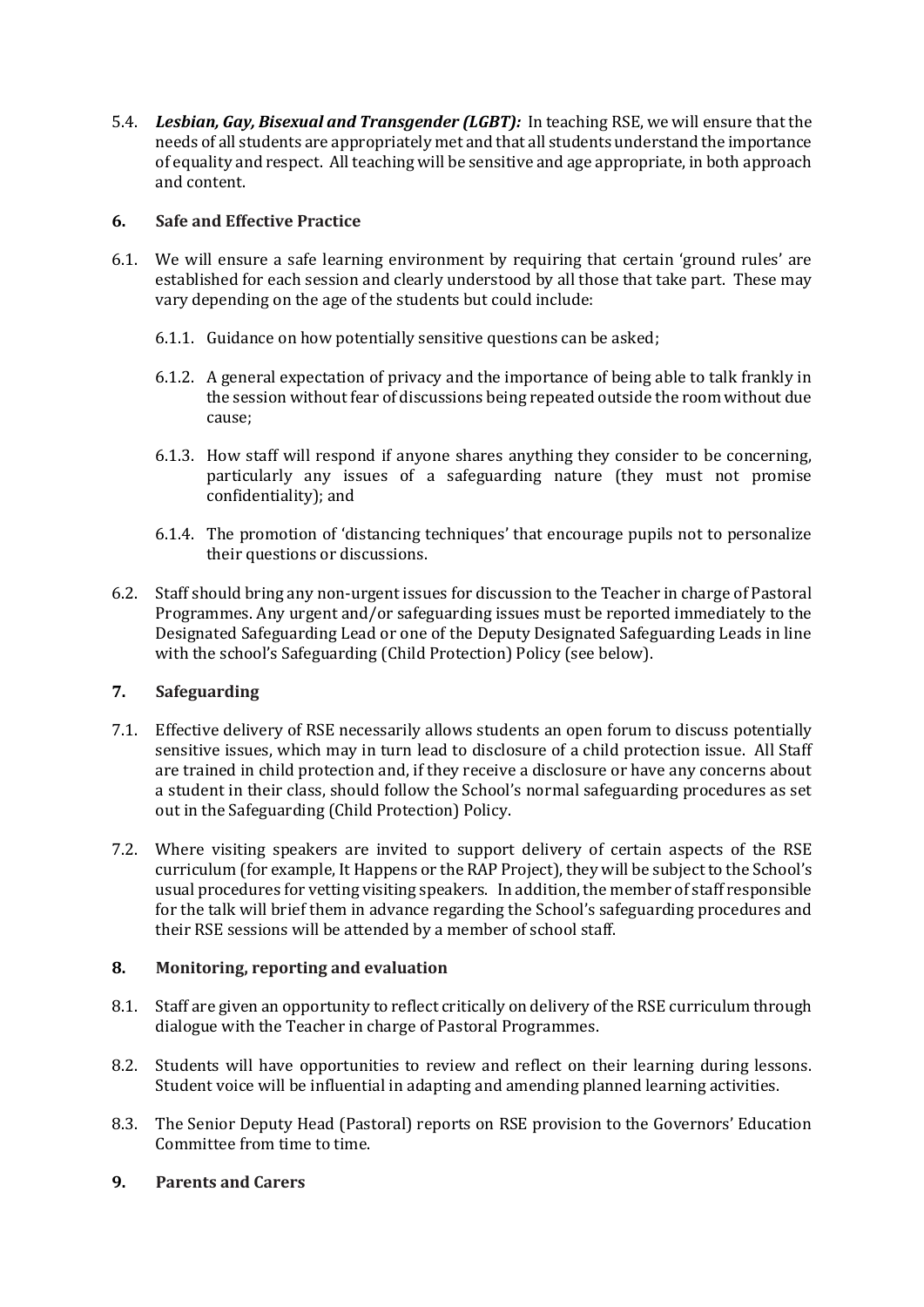- 9.1. This policy and the curriculum plan in Appendix A is made available to parents on the school website and a paper copy is available on request. In addition, we will work closely with parents to ensure that they are fully aware of the aspects of RSE that are delivered by external specialists and organisations.
- 9.2. *Right to withdraw from sex education*: The School maintains that it is beneficial for all students to receive relationships and sex education. However parents have the right to request that their child be withdrawn from sex education within RSE up until three terms before their child turns 16. From that point onwards, if a student wishes to receive sex education, the School will arrange for this to happen before they turn 16. If they have already missed their timetabled sex education, this will usually take the form of a discussion with the Teacher in charge of Pastoral Programmes and another specialist teacher. Please note that there is no right at any stage to withdraw a student from relationships education nor from the teaching of biological aspects of human growth and reproduction included within the School's science curriculum.
- 9.3. If parents have any queries or wish to withdraw their daughter from the sex education element of RSE, they should contact the Senior Deputy Head (Pastoral). Before granting a request to withdraw from sex education within RSE, the Senior Deputy Head (Pastoral) will first arrange a meeting with the parents and, as appropriate, with their child to ensure their wishes are understood and to clarify the nature and purpose of the curriculum. If a student is withdrawn from sex education, alternative arrangements will be made for the student, which will usually involve private study in the library.

#### **10. RSE Policy Review**

10.1. This policy will be reviewed by the Senior Deputy Head (Pastoral) annually to ensure that it continues to meet the needs of pupils, staff and parents, and that it is in line with current Department for Education advice and guidance.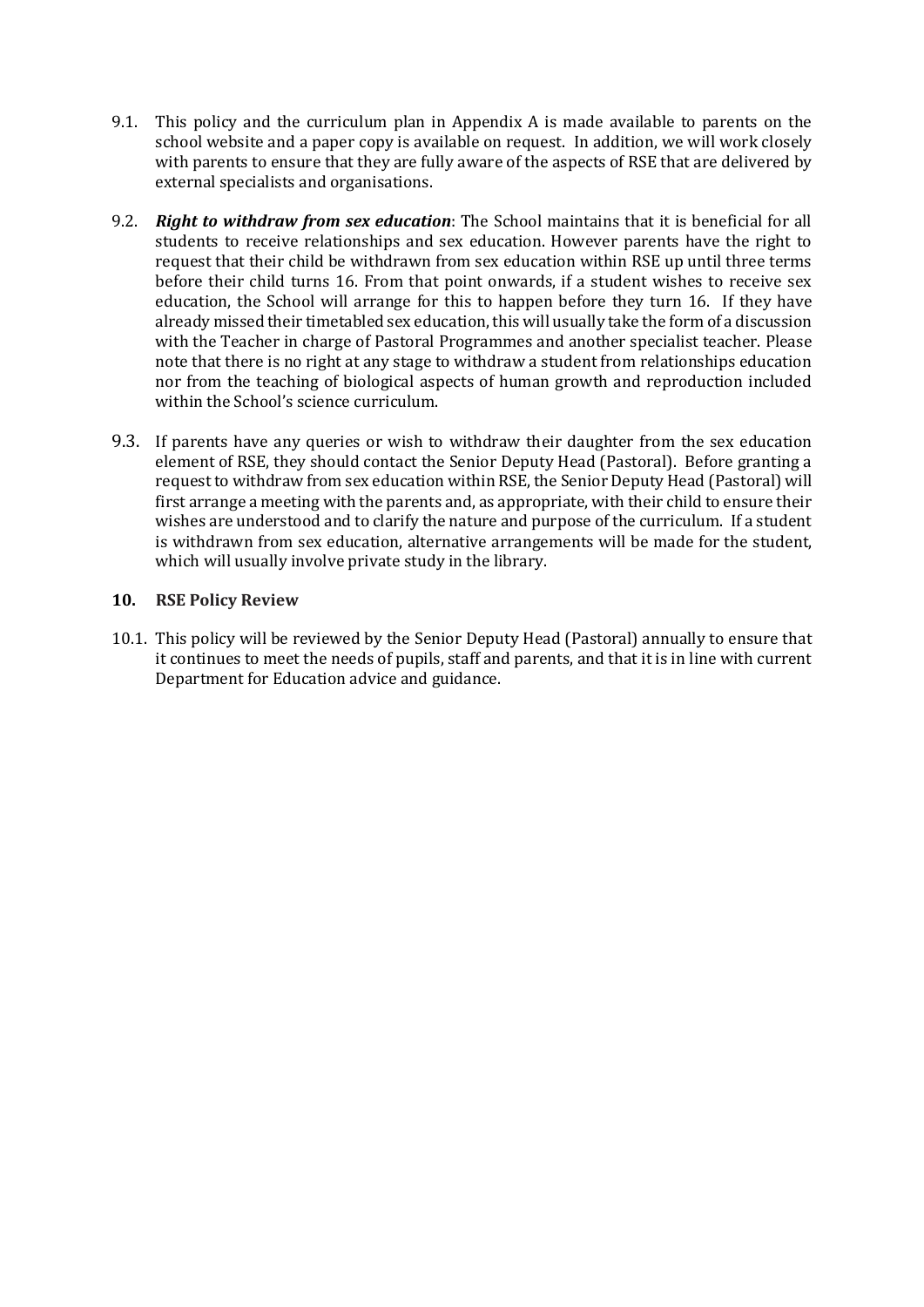# Godolphin &Latymer

Appendix A

| <b>Year group</b> | Relationships                                                                                                                                                                                                                                                                                                                                                                                                                                                                  | Sex and sexual health                                                                                                                                                                                                                                                                                                                                                         |
|-------------------|--------------------------------------------------------------------------------------------------------------------------------------------------------------------------------------------------------------------------------------------------------------------------------------------------------------------------------------------------------------------------------------------------------------------------------------------------------------------------------|-------------------------------------------------------------------------------------------------------------------------------------------------------------------------------------------------------------------------------------------------------------------------------------------------------------------------------------------------------------------------------|
| Year 7            | Respectful relationships including friendships -<br>$\bullet$<br>behaviour/kindness/gratitude<br>Personal safety including online safety                                                                                                                                                                                                                                                                                                                                       | Puberty (talks delivered in specialist sessions by our<br>$\bullet$<br>school nurses)<br>It Happens RSE talk entitled 'All the Relationships'.<br>$\bullet$<br>This is an introduction to the importance of building<br>relationships with others based on mutual respect and<br>understanding and is a precursor to a more detailed<br>focus on consent in older year groups |
| Year <sub>8</sub> | Respectful relationships<br>$\bullet$<br>Families - different types; marriage; legal status of<br>$\bullet$<br>other types of long-term relationships<br>Online relationships and media - rights,<br>responsibilities and risks; how people can actively<br>communicate and recognise consent from others<br>and how and when consent can be withdrawn in an<br>online context; where to find support;<br>RAP Project talk on digital safety topics and positive<br>body image | Managing change unit including: puberty (physical and<br>$\bullet$<br>emotional changes); identity (link to Equality Act<br>2010/gender identity); social changes<br>It Happens talk on 'The Adolescent Body', as a<br>$\bullet$<br>development of the talks on puberty introduced in Year                                                                                    |
| Year 9            | Positive and healthy relationships<br>$\bullet$<br>Online relationships and the media - the impact of<br>$\bullet$<br>viewing harmful content; the impact of sharing<br>images online, particularly personal material<br>RAP Project talk on consent, positive body image<br>and healthy relationships<br>It Happens talk on 'Habit Forming' looking at<br>making safe, healthy and informed lifestyle choices                                                                 | Consent<br>Facts about contraceptive choices<br><b>STIs</b><br>How peer pressure, alcohol and drugs can lead to<br>riskier behaviour associated with sexual activity                                                                                                                                                                                                          |

# An Overview of The Godolphin and Latymer RSE Curriculum